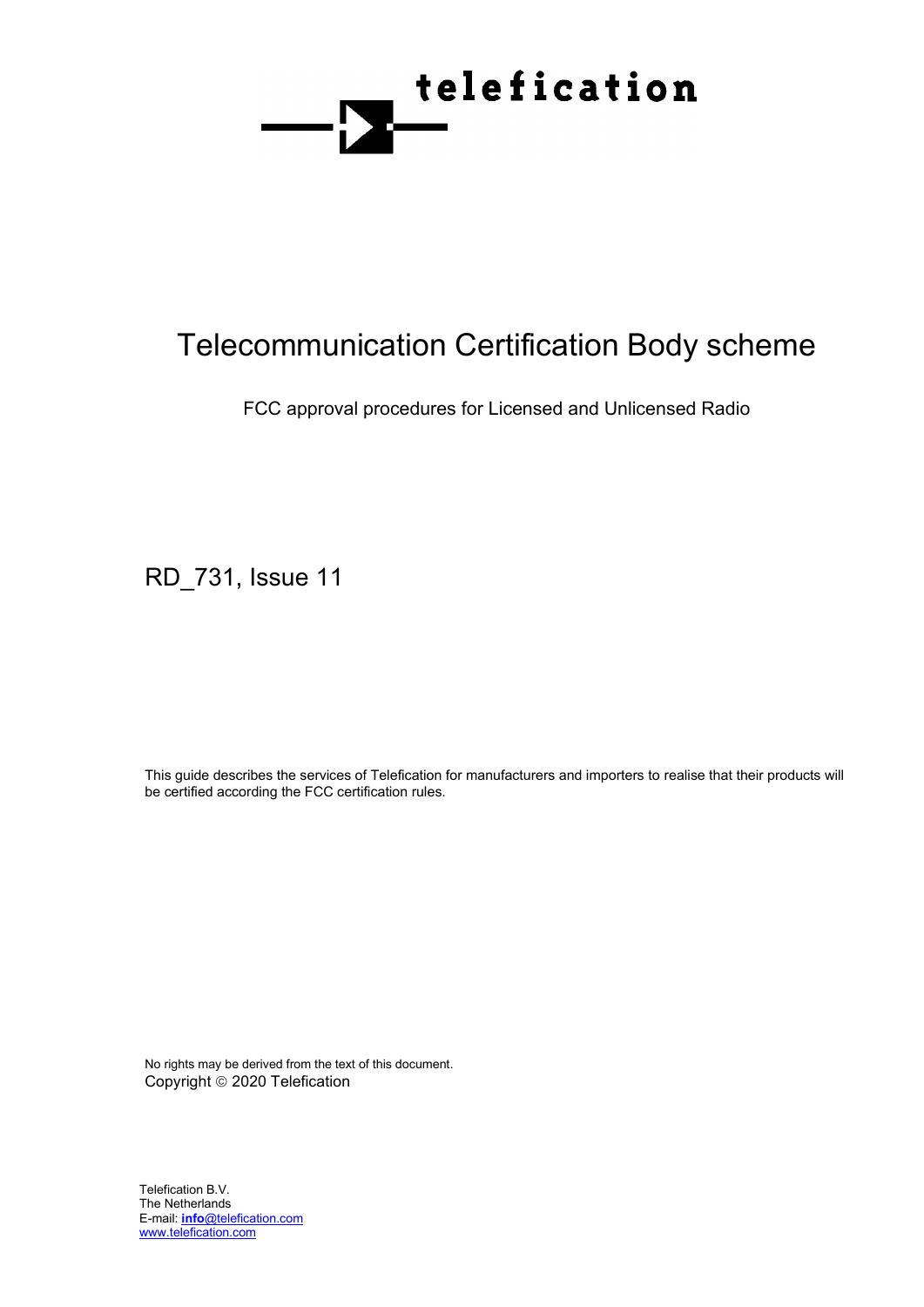FCC approval procedures 27-October-2020<br>For Licensed and 27-0 **+ alafination** 27-October-2020 Unlicensed Radio RD\_731, issue 11

NOTE: The person who initiated the document or modified the document is responsible for maintaining this record sheet.

telefication

| <b>Revision</b> | <b>Section</b><br>number                                                                         | Page<br>number | <b>Date</b>                                      | remark(s)                                                                                                                          | <b>Issued by</b> |
|-----------------|--------------------------------------------------------------------------------------------------|----------------|--------------------------------------------------|------------------------------------------------------------------------------------------------------------------------------------|------------------|
| 9<br>1.1<br>9.2 |                                                                                                  | 2              | 18-08-2016                                       | Revision record sheet added                                                                                                        | EB               |
|                 |                                                                                                  | 5              | 18-08-2016                                       | Modified paragraph About Telefication                                                                                              | EB               |
|                 |                                                                                                  | 11             | 18-08-2016                                       | Modified paragraph Termination (expiration),<br>reduction, suspension and withdrawal of Certificates                               | EB               |
|                 | Annex C                                                                                          | 17             | 18-08-2016                                       | Changed Phone number                                                                                                               | EB               |
|                 | Front page                                                                                       | 1              | 18-08-2016                                       | Changed footer bank first page                                                                                                     | EB               |
| 10              | Front page                                                                                       |                | 10-08-2018                                       | New title                                                                                                                          | <b>ME</b>        |
| 3.4.5           |                                                                                                  | 6              | 10-08-2019                                       | Remove chapter 26, 21 / added last paragraph in<br>section 5.                                                                      |                  |
|                 | 6/6.1/6.2                                                                                        | $\overline{7}$ | 10-08-2019                                       | Only PDF format & JPEG image are accepted.<br>Added link to FRN location on FCC site.<br>Revised statement regarding grantee code. |                  |
|                 | 6.7/6.8/6.10<br>/6.11                                                                            | 9              | 10-08-2019                                       | Revised section                                                                                                                    |                  |
|                 | 6.12 / 7 / 8                                                                                     | 10             | 10-08-2019                                       | Revised section                                                                                                                    |                  |
|                 | 12                                                                                               | $11 - 14$      | 10-08-2019                                       | Revised section                                                                                                                    |                  |
| 11              | 10, 12.16<br>11 & 15<br>27-10-2020<br>Replace ISO guide 65 into ISO/IEC 17065.<br>in section 10. |                | Added reference to Surveillance procedure RQ 732 | <b>WJJ</b>                                                                                                                         |                  |
|                 |                                                                                                  |                |                                                  |                                                                                                                                    |                  |
|                 |                                                                                                  |                |                                                  |                                                                                                                                    |                  |
|                 |                                                                                                  |                |                                                  |                                                                                                                                    |                  |
|                 |                                                                                                  |                |                                                  |                                                                                                                                    |                  |
|                 |                                                                                                  |                |                                                  |                                                                                                                                    |                  |
|                 |                                                                                                  |                |                                                  |                                                                                                                                    |                  |
|                 |                                                                                                  |                |                                                  |                                                                                                                                    |                  |
|                 |                                                                                                  |                |                                                  |                                                                                                                                    |                  |
|                 |                                                                                                  |                |                                                  |                                                                                                                                    |                  |
|                 |                                                                                                  |                |                                                  |                                                                                                                                    |                  |

| Issued/modified by | : Willem Jan Jong               |
|--------------------|---------------------------------|
| Function           | : Manager Product Certification |
| Revision           | : 11                            |
| Date               | $: 27 - 10 - 2020$              |
| Verified by        | : Axel Gase                     |
| Function           | : Quality assurance manager     |
| Date               | $: 27 - 10 - 2020$              |
| Released by        | : Axel Gase                     |
| Function           | : Quality assurance manager     |
| Date of release    | : 27-10-2020                    |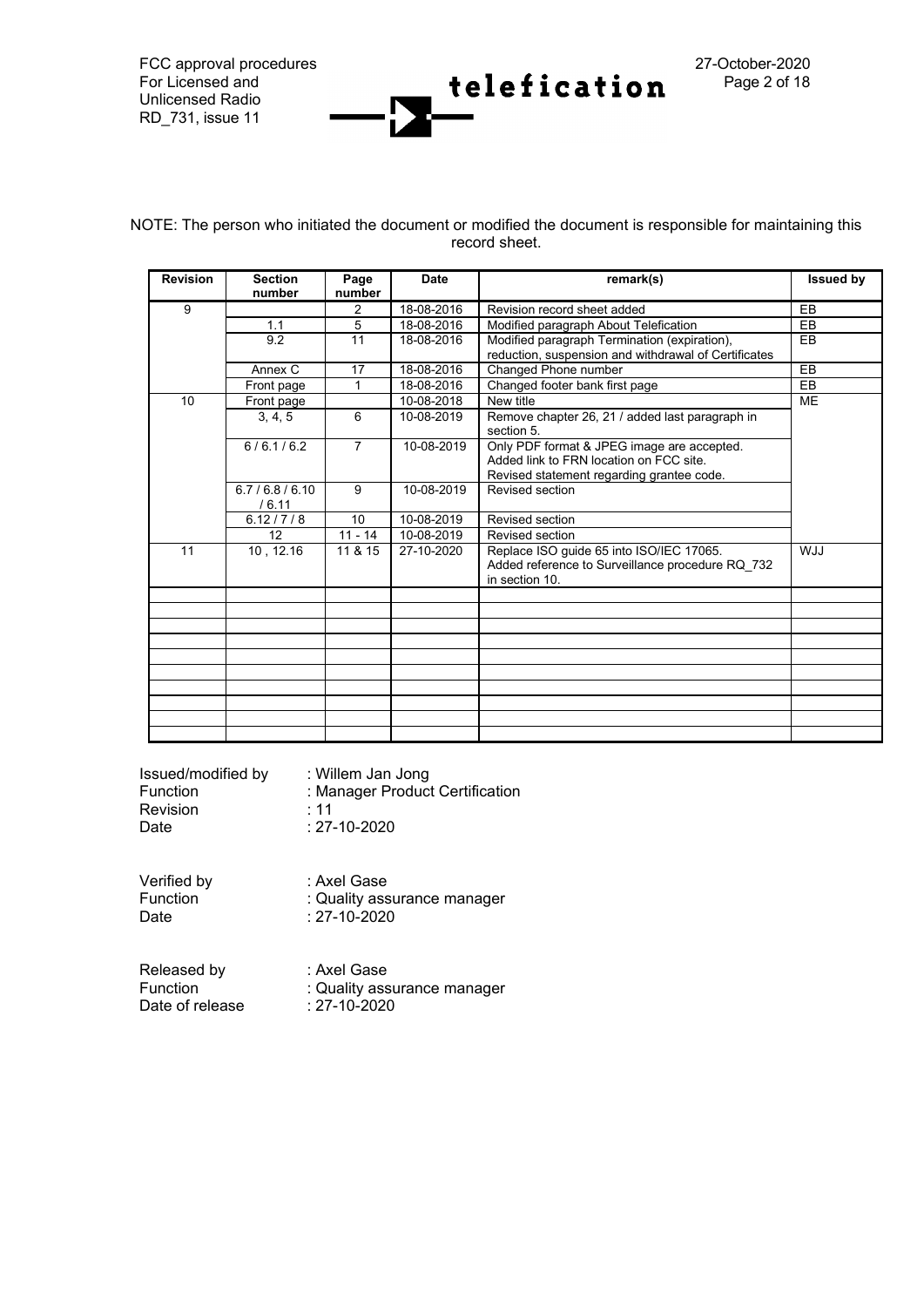Г

# Contents

| $\mathbf{1}$   |                |                                                                                     |  |
|----------------|----------------|-------------------------------------------------------------------------------------|--|
|                | 1.1            |                                                                                     |  |
|                | 1.2            |                                                                                     |  |
|                | 1.3            |                                                                                     |  |
| $\overline{2}$ |                |                                                                                     |  |
| 3              |                |                                                                                     |  |
| 4              |                |                                                                                     |  |
| 5              |                |                                                                                     |  |
| 6              |                |                                                                                     |  |
|                | 6.1            |                                                                                     |  |
|                | 6.2            |                                                                                     |  |
|                | 6.3            |                                                                                     |  |
|                | 6.4            | COVER LETTERS AND IF REQUIRED REQUEST FOR NON DISCLOSURE / CONFIDENTIAL TREATMENT 8 |  |
|                | 6.5            |                                                                                     |  |
|                | 6.6            |                                                                                     |  |
|                | 6.7            |                                                                                     |  |
|                | 6.8            |                                                                                     |  |
|                | 6.9            | ADDITIONAL REQUIREMENTS FOR OTHER THAN PART 11, 15 AND 18 DEVICES  9                |  |
|                | 6.10           |                                                                                     |  |
|                | 6.11           |                                                                                     |  |
|                | 6.12           |                                                                                     |  |
|                | 6.13           |                                                                                     |  |
|                | 6.14           |                                                                                     |  |
| 7              |                |                                                                                     |  |
| 8              |                |                                                                                     |  |
| 9              |                |                                                                                     |  |
|                | 9.1            |                                                                                     |  |
|                | 9.2            | TERMINATION (EXPIRATION), REDUCTION, SUSPENSION AND WITHDRAWAL OF CERTIFICATES 11   |  |
| 10             |                |                                                                                     |  |
| 11             |                |                                                                                     |  |
| 12             |                |                                                                                     |  |
|                |                |                                                                                     |  |
|                | 12.1<br>12.2   |                                                                                     |  |
|                | 12.3           |                                                                                     |  |
|                | 12.4           |                                                                                     |  |
|                | 12.5           |                                                                                     |  |
|                | 12.6           |                                                                                     |  |
|                |                |                                                                                     |  |
|                |                |                                                                                     |  |
|                |                | 12.7 EQUIPMENT CODE (LIST DATED 19SEP08) (SECTION III POINT 4(A)): 13               |  |
|                | 12.8           |                                                                                     |  |
|                | 12.9           |                                                                                     |  |
|                | 12.10          |                                                                                     |  |
|                | 12.11          |                                                                                     |  |
|                | 12.12          |                                                                                     |  |
|                | 12.13<br>12.14 |                                                                                     |  |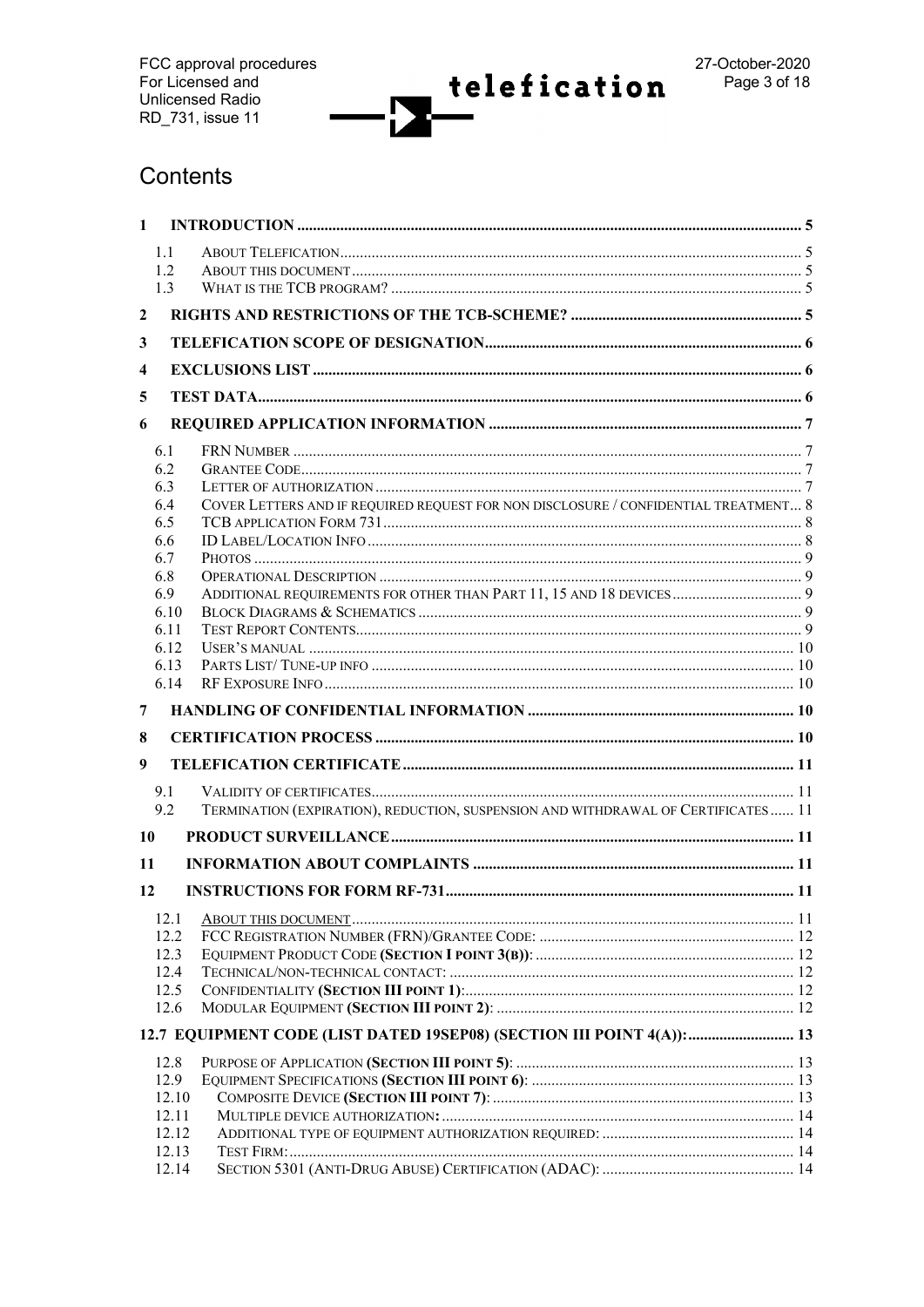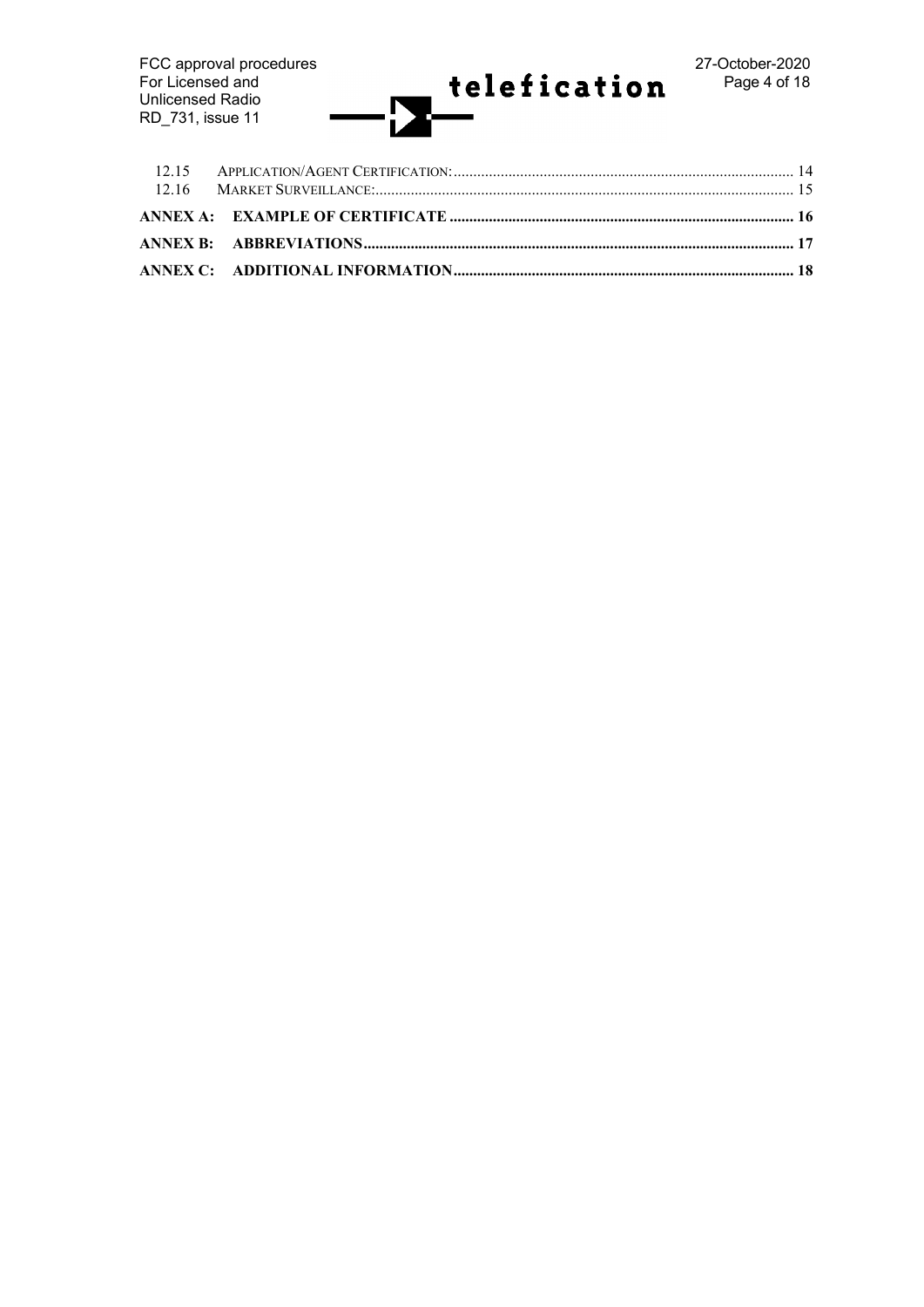

# **1 Introduction**

### 1.1 About Telefication

Telefication is a third party test laboratory and third party certification body. The Dutch Council for Accreditation (Raad voor Accreditatie: RvA) has accredited Telefication to ISO/IEC 17025 (laboratory) and NEN-EN-ISO/IEC 17065 (product certification).

More information about Telefication is available in *RD\_560, About Telefication Certification.*

### 1.2 About this document

This document is a guide for manufacturers and importers, who want to apply for the services of Telefication in order to realise that their products will be certified according to the FCC certification rules.

Where this manual might be in conflict with the FCC rules, Title 47 CFR takes precedence.

### 1.3 What is the TCB program?

The FCC authorized Telefication to issue FCC Grants in line with Part 2.960 of 47 CFR starting on August 21, 2000. Telefication operates under the requirements of CFR 47 Part 2.962. Please consult the FCC rule sections for a more detailed description of the program requirements.

Before introduction of the TCB program, manufacturers were required to apply directly to the FCC for equipment grants of authorization for equipment types subject to Certification. The FCC liberalized in 2000 the process of application in order to reduce the application review delay.

Manufacturers can now obtain their grants from TCB's such as Telefication. We are accredited as Product Certifiers by the Dutch Council for Accreditation (Raad voor Accreditatie:RvA) and designated as Conformity Assessment Body (CAB) by the State Secretary for transport, public works and water management in the Netherlands. Manufactures who use Telefication for their application can expect a faster application than from the traditional process. Choosing a TCB does not relieve an applicant of the responsibility of compliance with the FCC rules.

# **2 Rights and restrictions of the TCB-Scheme?**

Manufacturers of Telecom Terminal Devices or Radio Frequency (RF) devices that require a Certification from the FCC prior to marketing of their device in the United States can use a TCB. Manufacturers can submit those applications for processing to Telefication rather than to the FCC

For certain services, an applicant must approach the FCC directly.

- What is beyond the scope of a TCB:
- 1. Grant a waiver of the rules.

.

- 2. Revoke a grant after 30 days.
- 3. Take enforcement actions.
- 4. Authorize a transfer of control of a grantee.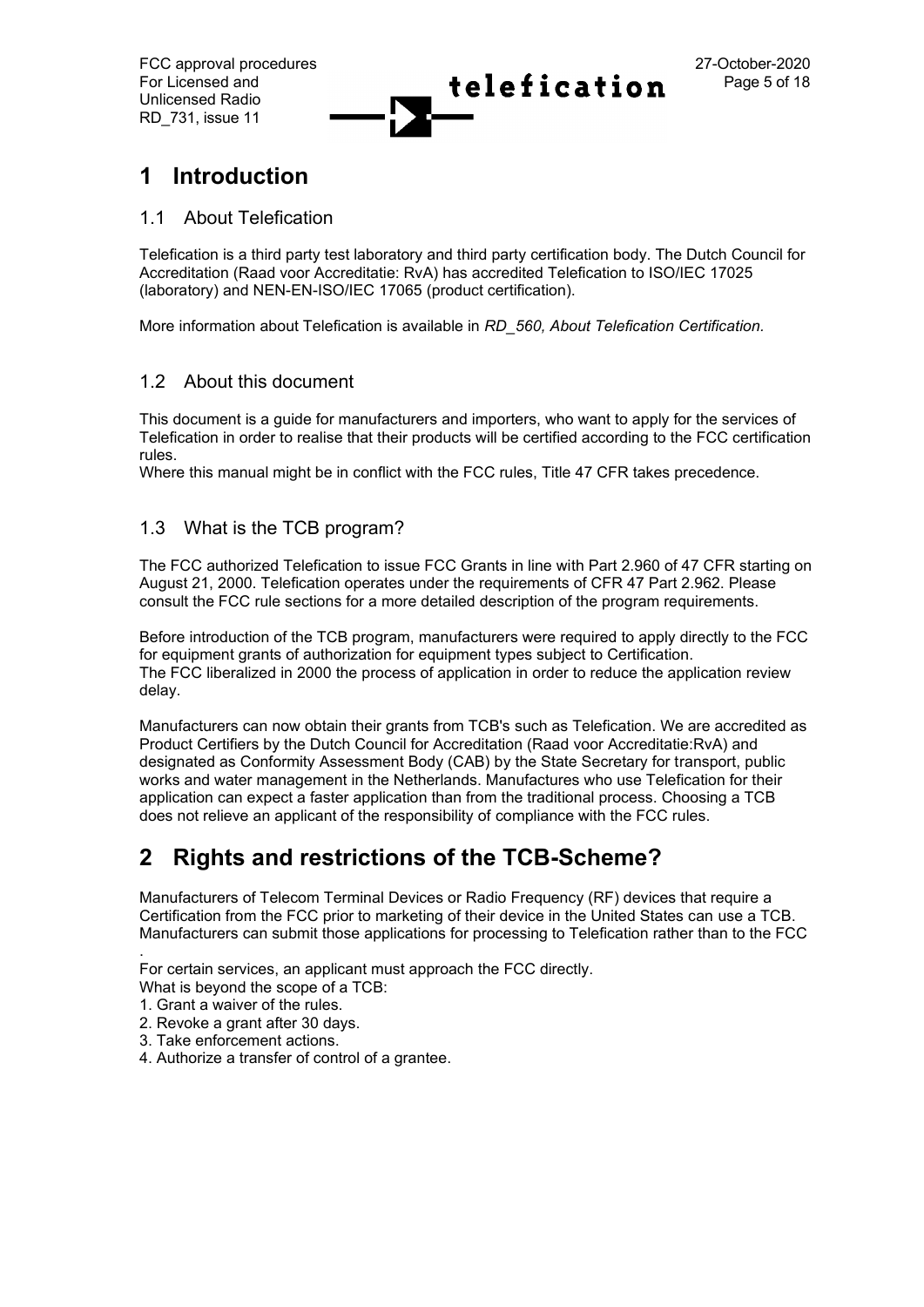# **3 Telefication Scope of Designation**

In the future, the FCC might allow almost all devices to be authorized under the TCB program. Currently no procedures exist for evaluation of certain devices.

The TCB program is not applicable in case the FCC accepts procedures for certain applications. Applications for approval of these devices must be sent to the FCC.

Contact Telefication when you are unsure if your device can be processed under the TCB program.

#### **Telefication Scope of Designation:**

#### **A. Unlicensed Radio Frequency Devices**

- 1. Low power transmitters operating on frequencies below 1 GHz (with the exception of spread spectrum devices), emergency alert systems, unintentional radiators (e.g., personal computers and associated peripherals and TV Interface Devices) and consumer ISM devices subject to certification (e.g., microwave ovens, RF lighting and other consumer ISM devices).
- 2. Low power transmitters operating on frequencies above 1 GHz, with the exception of spread spectrum devices.
- 3. Unlicensed Personal Communication System (PCS) devices.
- 4. Unlicensed National Information Infrastructure (UNII) devices and low power transmitters using spread spectrum techniques.

#### **B. Licensed Radio Service Equipment**

- 1. Personal Mobile Radio Services in 47 CFR Parts 22 (cellular), 24, 25, and 27.
- 2. General Mobile Radio And Broadcast Services equipment in the following 47 CFR Parts 22(non-cellular), 73, 74, 90, 95 and 97.
- 3. Maritime and Aviation Radio Services in 47 CFR Parts 80 and 87.
- 4. Microwave Radio Services in 47 CFR Parts 74 and 101.

# **4 Exclusions List**

The applicable devices which may not be assessed by the TCB are listed in FCC KDB 628591 which can be viewed on FCC web-site.

# **5 Test Data**

Telefication will review the submitted data in order to determine if the sample is compliant.

Applicants are responsible for ensuring the accuracy and relevance of the test data and are free to choose the testing facility. In case no test data is submitted of a sample, additional test data will be requested.

When submitted test data remains questionable, then Telefication may request a sample of the product for review.

For Certification of devices under 47 CFR Part 15 or Part 18, the test facility description must be on file with the FCC as specified in 47 CFR 2.948. Each test facility listed with FCC should be able to produce a letter from the FCC acknowledging the receipt of the description of the test facility. Equipment authorized under the certification procedure shall be tested at a laboratory that is accredited in accordance with paragraph 2.948(e).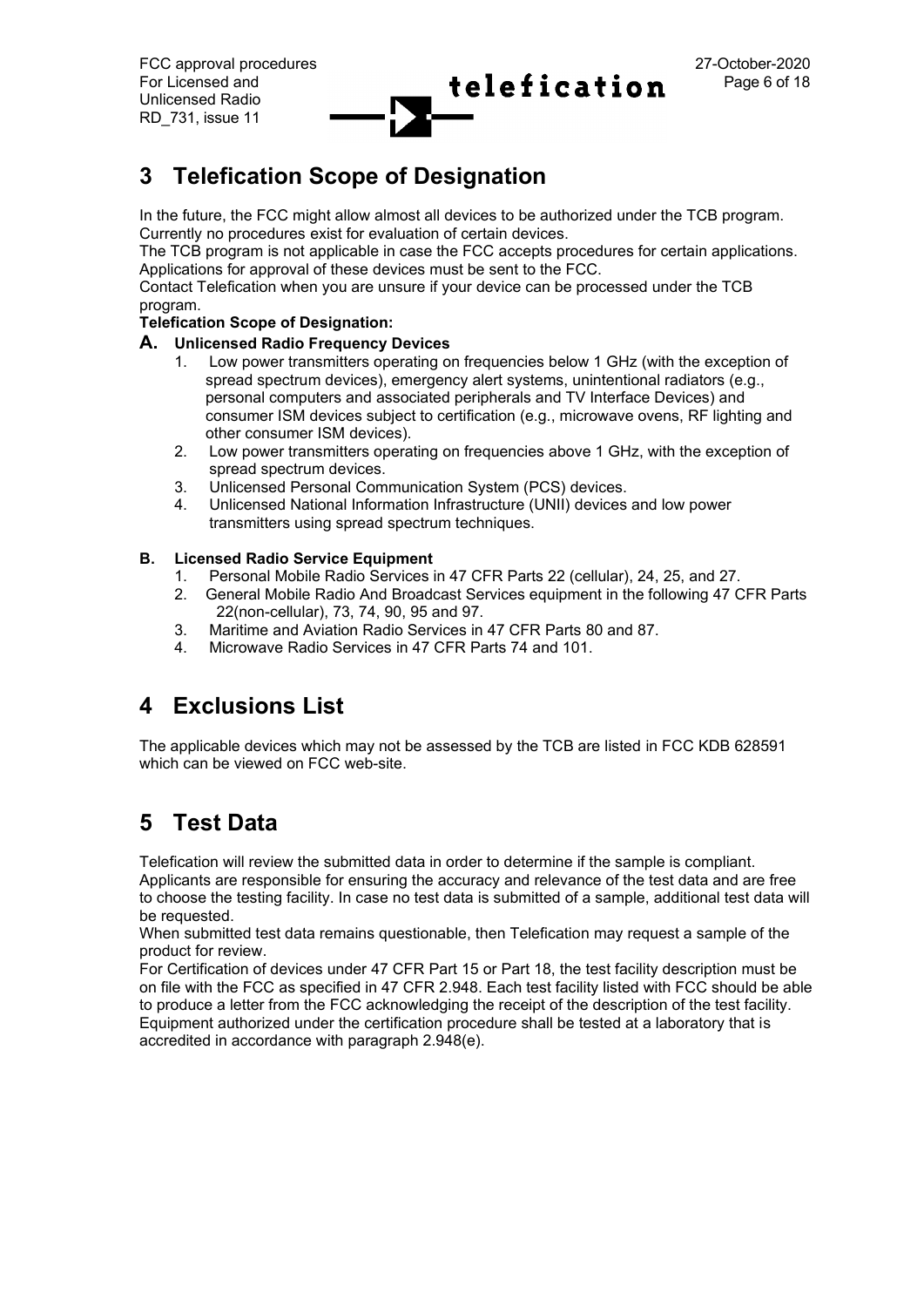# **6 Required Application Information**

After completion of the review, Telefication will submit the electronic application files to the FCC. To avoid delay, Telefication requires to submit your application in the format required by the FCC database.

Files submitted in Acrobat PDF format are preferred. Files in jpeg is also accepted. In case the files are in a different format please contact Telefication. Application information shall conform with 47 CFR 2.1033 requirements.

An application must consist of the following files/documents:

- FRN number
- Grantee Code
- Letter of authorization;
- Cover Letters and if required request for non-disclosure / confidential treatment;
- 731 Form;
- ID Label/Location Info:
- Internal Photos:
- **External Photos:**
- Test setup photos;
- Test Report(s);
- Operational Description;
- Schematics;
- Block Diagrams;
- User's manual:
- Parts List/Tune Up Info:
- RF Exposure Info/SAR.

### 6.1 FRN Number

Please provide the applicant's FRN number. Without FRN number no FCC filing application can be carried out. The FRN number is assigned by the FCC to each applicant to track the company and its compliance with FCC rules. If the applicant does not have an FRN number, one can be obtained from the FCC web site. A Link to FCC site can be found on: <https://apps.fcc.gov/coresWeb/publicHome.do>

### 6.2 Grantee Code

The FCC ID consists of a Grantee Code, which is a three or five characters code assigned by the FCC to a specific applicant at a specific address, and equipment Product Code selected by the applicant.

The assignment of a Grantee Code may be obtained either electronically or by submitting a paper request. A paper request consists of a letter of request, an FCC Form 159 "Remittance Advice" and payment. Services and requests for FCC actions that are subject to a fee can be found in the Fee Filling Guide. The Guide contains a copy of FCC Form 159, FCC Remittance Advice Form and instructions on its use. The Fee Filling Guide can be obtained from the FCC web site.

### 6.3 Letter of authorization

If the applicant wishes the TCB to complete and sign all concerned documents, needed for the application for approval on behalf of the applicant, the applicant must issue a letter of authorization (RF\_500)

The approval and all originating responsibilities will remain with the applicant. Example of this letter can be obtained from Telefication upon request.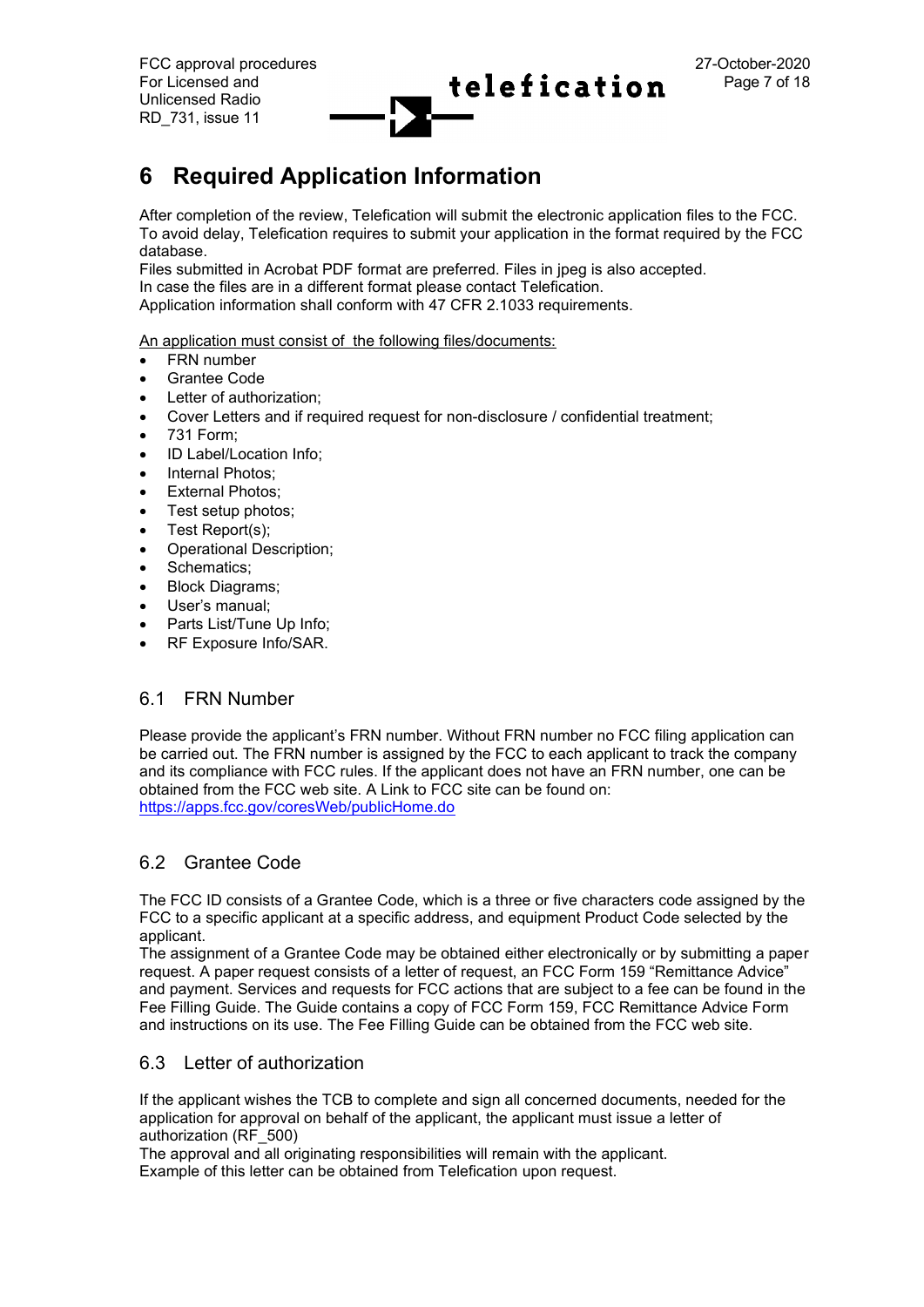#### 6.4 Cover Letters and if required request for non-disclosure / confidential treatment

General document detailing the service you require from Telefication and e.g. letters requesting confidentiality of some application elements if required. Example of this request (non-disclosure / confidential treatment (RF\_501), can be obtained from the Telefication web site as downloadable document. Please include, if applicable, in your cover letter the FCC ID of a previously approved similar device. See for more information also section 7.

### 6.5 TCB application Form 731

The applicant must fill out and submit a completed FCC Form 731. Instructions for completing TCB application forms can be found in a separate document with number RF\_731 Form.

### 6.6 ID Label/Location Info

All devices authorized under the above authorization procedures are required to display an identification label/plate showing the FCC Identifier (FCC ID) under which they are authorized. See Sections 2.925 and 2.926 for detailed labeling requirements. Additional labeling requirements may be specified in the FCC Rules (in particular see 15.19) governing the particular class of equipment.

**ELEMENTS OF THE FCC ID -** The FCC ID consist of two elements, a grantee code and an equipment product code, in the *exact order* shown in the example below. See Section 2.926 for additional information.

**XXX QQQ XXX** = **3 or 5** characters grantee code assigned permanently by the FCC to a specific grantee and is valid only for the party listed, and at the address listed in the drawing on the next page is an illustration showing the required format for the FCC ID on labels.

> **QQQ** = Equipment product code (EPC) assigned by the applicant. Minimum of 1 character and maximum of 14 characters and may consist ONLY of capital letters, Arabic numerals or combination thereof, the hyphen or dash (-). Applicant should assign the least number of characters that will adequately identify the product.

> There is no specific format for displaying information on proposed identification labels. Where FCC required identification data is included on a label with other information desired by the applicant, or required by other agencies, it is recommended that the FCC ID be circumscribed to distinguish it from other numbers on the label. The proposed label or labeling method required to be submitted with applications for equipment authorization, pursuant to Sections 2.963(d)(12), 2.975(a)(4), 2.983(f) and 2.1033(b)(7), must be representative of the production label to be placed on the equipment upon grant of an application.

#### FCC ID: XXXQQQ

Applicants are cautioned not to *print* proposed identification labels in quantity, or to label equipment by *any method* (silk-screening, engraving, etc.) *prior* to grant of an application for the following reasons: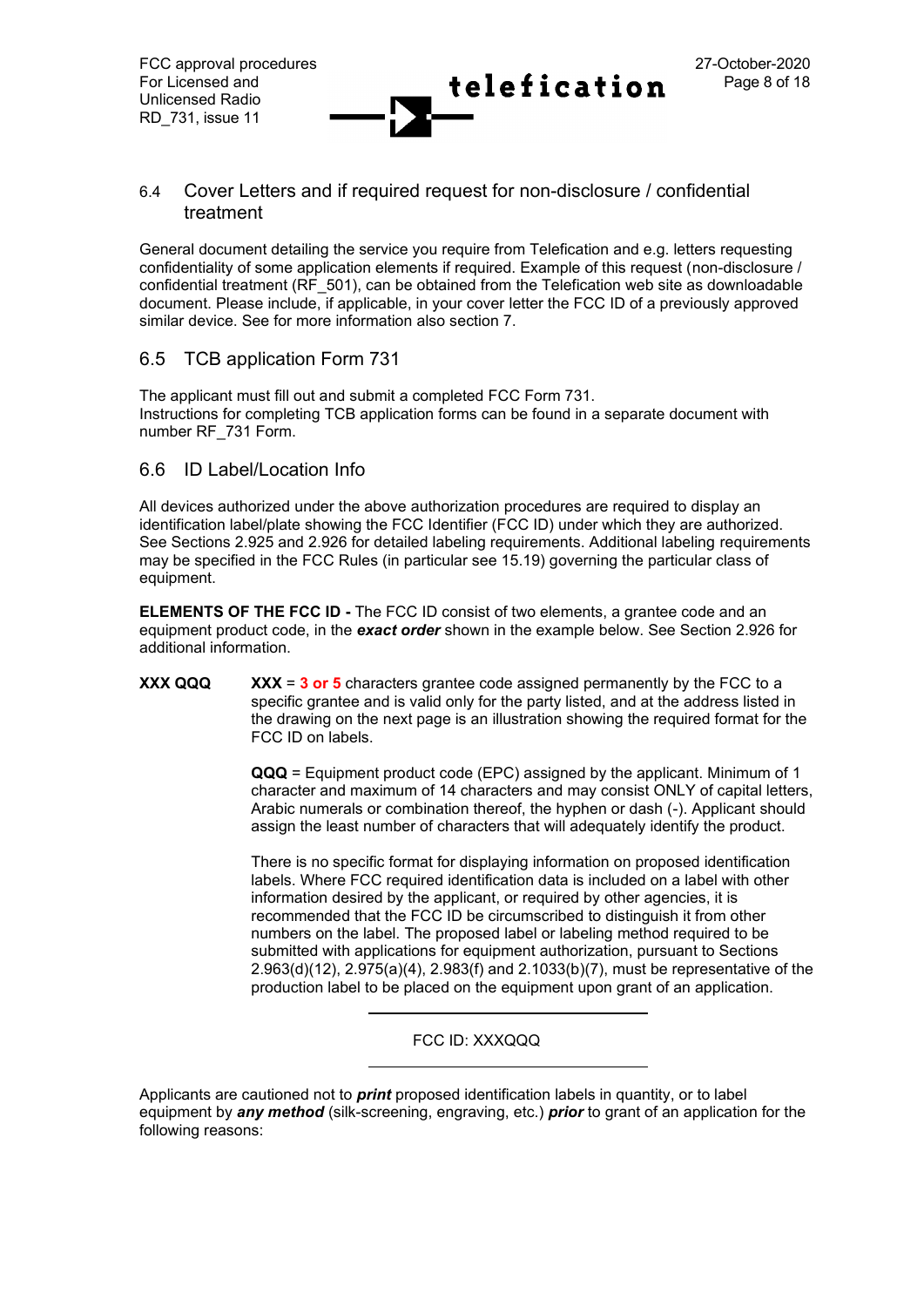FCC approval procedures 27-October-2020 For Licensed and  $\text{telefication}$   $\text{Page 9 of 18}$ Unlicensed Radio RD\_731, issue 11

- 
- An FCC ID listed in an application for equipment authorization that has been denied cannot be used for future filings pursuant to Section 2.926(d)(2);
- devices covered in applications that are dismissed may not be legally sold pursuant to Section 2.803; and
- correction and/or revision of proposed labels submitted with applications is often required. See Section 2.926(e) for information concerning displaying of the FCC ID on labels of unauthorized equipment.

### 6.7 Photos

- Internal photos : Good quality (1M pixel or greater) showing the inside of the product and BOTH sides of all printed circuit cards. Confidentiality may be requested for internal photos.
- External Photos: Good quality (1M pixels or greater) showing the exterior of the product from all sides, specifically any I/O ports. Confidentiality may be requested for external photos.
- Test setup Photos: Photos that provide documentation of cable and equipment configuration, which produce the worst, case radiated and conducted emissions. Front and back photos are required. Typically four individual photos.

#### 6.8 Operational Description

A brief description of the circuit functions of the device along with a statement describing how the device operates. This statement should contain a description of the ground system and antenna, if any, used with the device. §2.1033 (4).

### 6.9 Additional requirements for other than Part 11, 15 and 18 devices

Type or types of emissions. Frequency range of operation. Range of operating power values or specific operating power levels, and description of any means provided for variation of operating power. Maximum power rating as defined in the FCC rule part. The dc voltages applied to and dc currents into the several elements of the final radio frequency amplifying device for normal operation over the power range. For devices employing digital modulation techniques, a detailed description of the modulation system to be used, including the response characteristics (frequency, phase, and amplitude) of any filters provided, and a description of the modulating wave train.

### 6.10 Block Diagrams & Schematics

- Block diagrams: A block diagram showing the frequency of all oscillators in the device. The signal path and frequency shall be indicated at each block. The tuning range(s) and intermediate frequency(ies) shall be indicated at each block. §2.1033 (5).
- Schematics: A schematic diagram of the device is required for intentional radiators. Schematics must be formatted as U. S. or E.U. size. §2.1033 (5).

### 6.11 Test Report Contents

The test report should show the following:

- a) compliance with the pertinent FCC technical requirements;
- b) identify the test procedure used (e.g., specify the FCC test procedure, or industry test procedure that was used);
- c) the date the measurements were made;
- d) the location where the measurements were made;
- e) the device that was tested (model and serial number, if available);
- f) The report shall include sample calculations showing how the measurement results were converted for comparison with the technical requirements;
- g) The report shall document the accreditation status of the test facility and scope of accreditation.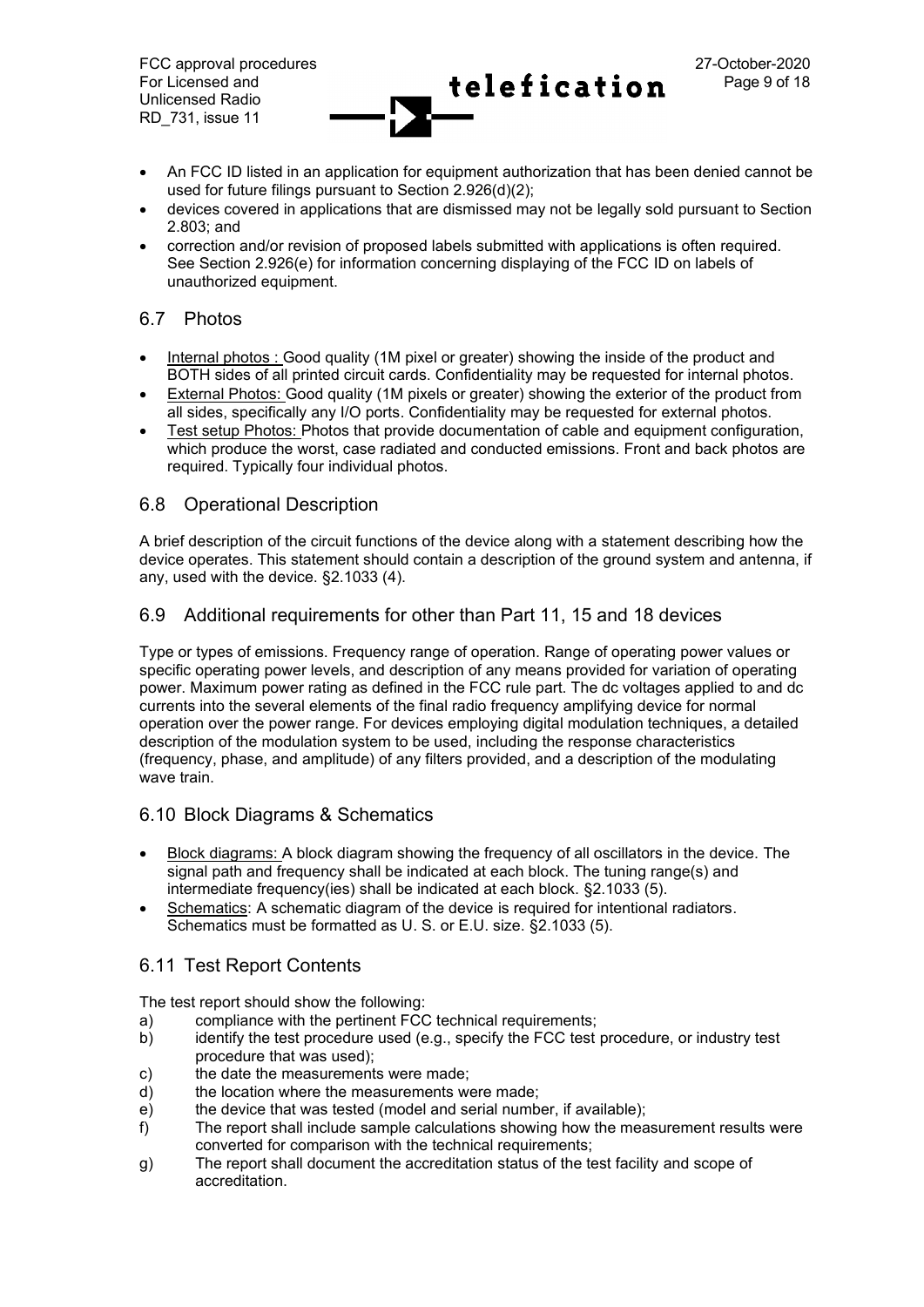### 6.12 User's manual

A copy of the installation and operating instructions to be furnished the user. A draft copy of the instructions may be submitted if the actual document is not available. The actual document shall be furnished to the FCC when it becomes available. §2.1033(3).

### 6.13 Parts List/ Tune-up info

A list of active devices is required, such as a bill of material.

### 6.14 RF Exposure Info

A discussion documenting the device compliance with the requirements of 1.1310, 2.1091, and/or 2.1093 as applicable. Devices categorically excluded from routine RF exposure must still file an analysis indicating that they comply with RF exposure limits.

# **7 Handling of Confidential Information**

In case the FCC should treat an application file as confidential, it should be requested in the cover letter in accordance with 47 CFR 0.459. The request must specify the application files, to be confidential.

In case of submitting confidential and non-confidential information, the application file must be organized into two files and submit both with one identified as confidential. Telefication makes all materials, information, verbal conversations, and correspondence to Telefication available to the FCC. The FCC is a federal agency and as such has duties to the public to disclose information made known to it (see 47 CFR Part 0). Telefication will pass such requests along to the FCC. Designating an application file as confidential does not mean that the FCC will treat that application file as confidential. After a request is made, the FCC will determine what files it will treat as confidential. Supplementary information about handling of confidential information can be found on the FCC web site. Telefication make RF\_501 confidentiality form available from download link which can be found on [http://www.telefication.com.](http://www.telefication.com/)

The new electronic process will include a provision for **temporary confidentiality** for certain additional portions of an application for equipment authorization. This will give manufacturers and distributors the ability to import and/or distribute devices following equipment authorization, while maintaining the confidentiality of detailed technical information about the product prior to product launch. Electronic submittal of a request for such confidentiality will ensure expedited approval and will make it less burdensome for manufacturers and distributors to comply with the marketing regulations in 47 CFR §2.803 and the importation rules in 47 CFR §2.1204, while ensuring that business sensitive information remains confidential until the actual marketing of newly authorized devices. Such confidentiality will extend for 45 days from the date of the Grant of Equipment Authorization, and, absent any other action, the subject exhibits will be automatically placed on the public database at the end of this period. However, if prior to the expiration of the 45 day period, an applicant engages in public marketing activities or otherwise publicizes a device for which temporary confidential treatment has been granted, the applicant must coincidentally notify the FCC or the TCB issuing the equipment authorization so that the subject exhibits may be placed in the public database immediately.

# **8 Certification Process**

When all above mentioned letters, documentation, test reports and statements have been assessed by Telefication and compliance with the FCC rules and regulations has been ascertained, Telefication will issue a certificate for the equipment after the electronic filing with the FCC-website is completed.

The filing includes the uploading of the 731 form and the mentioned exhibits.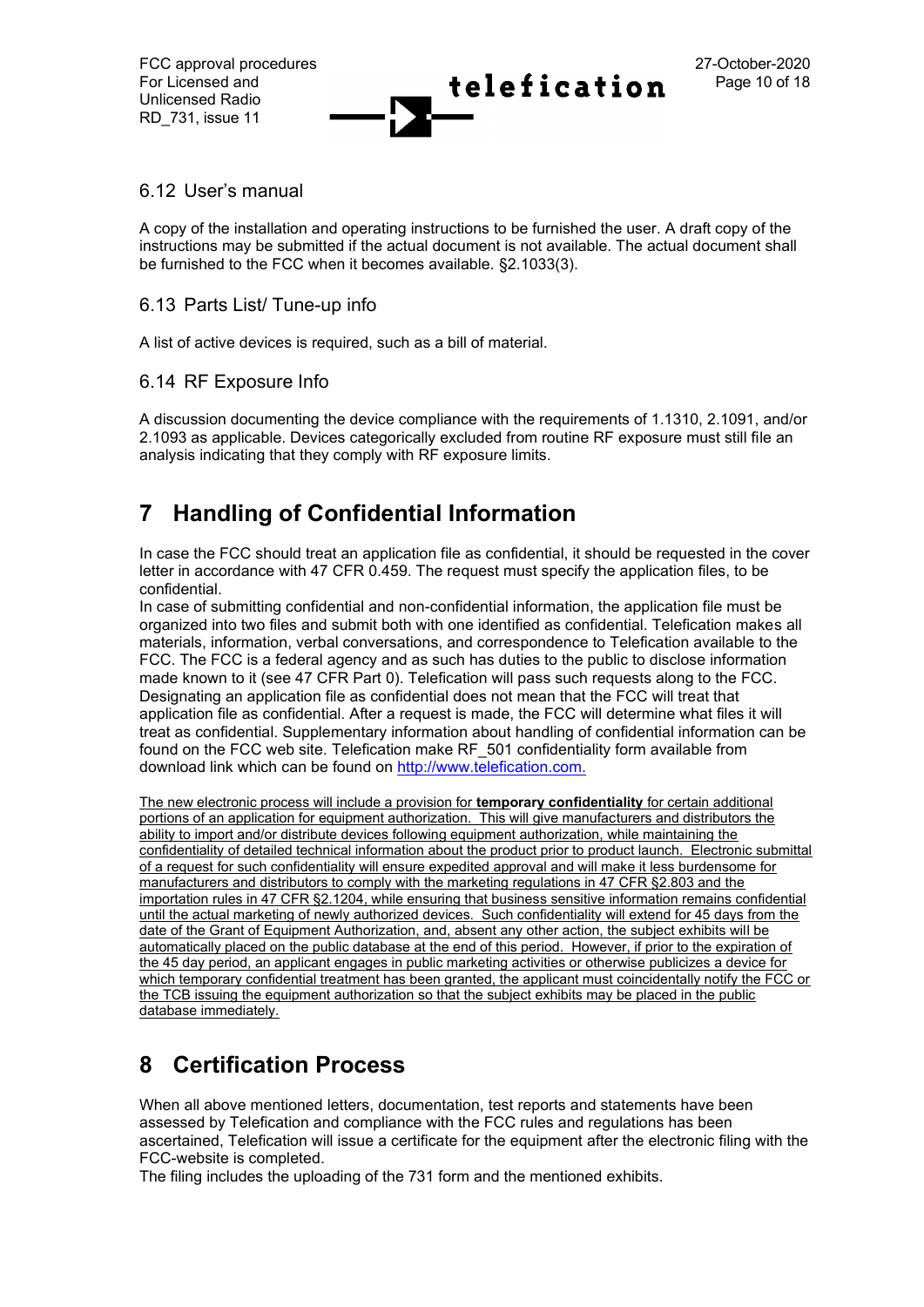FCC approval procedures 27-October-2020 For Licensed and  $\text{telefication}$   $\text{Page 11 of 18}$ Unlicensed Radio RD\_731, issue 11

After successful uploading, the "Grant" will be issued by the FCC.

This means that from this point on the "grant-holder" is entitled to bring the equipment on the market.

The "Grant" is an official public FCC document which can be seen on the FCC website together with all information that the TCB has uploaded except those where a confidentiality request is applicable.

In case the assessed information is not in accordance the FCC rules and regulations, Telefication will not issue the certificate.

# **9 Telefication Certificate**

9.1 Validity of certificates

The issued certificate will be valid, as long the "Grant" is published on the FCC web site. Annex A, example of certificate.

9.2 Termination (expiration), reduction, suspension and withdrawal of **Certificates** 

The certificates issued by Telefication under ISO/IEC 17065 accreditation can get a change in their active status, due to passing the expiry date, changes in the prerequisites for certification, when a non-conformity with the certification requirements is substantiated or when the client requests for changes. In RQ\_160 is defined for the related possibilities e.g. termination, suspension and reduction which action must be taken and how these actions have to be performed.

# **10 Product surveillance**

In accordance with the conditions stated in the general rules for the FCC certification scheme and specific rules for the scopes as specified in the designation, Telefication can carry out a continuing surveillance on the licensee's compliance with his obligations.

The surveillance is carried out by appointed Telefication employees or by agencies acting on behalf of Telefication. Surveillance activities are in accordance with ISO/IEC 17065 section 7.9 and the applicable Telefication procedure is RQ\_732. The fees for surveillance are in addition to the fees for processing applications.

# **11 Information about complaints**

The certification holder of the certified products should keep a record of all complaints made known to the approval holder relating to a product's compliance with requirements of the relevant standard and to make these records available to the certification body when requested. In case such complaints and any deficiencies found in products or services that affect compliance with the requirements for certification, appropriate action should be taken.

The certificate holder should document the actions.

# **12 Instructions for form RF-731**

#### 12.1 About this document

This document is an instruction for manufacturers and importers, for completing TCB application form RF\_731. Indications **Section x point y** refer to parts of the form RF-731.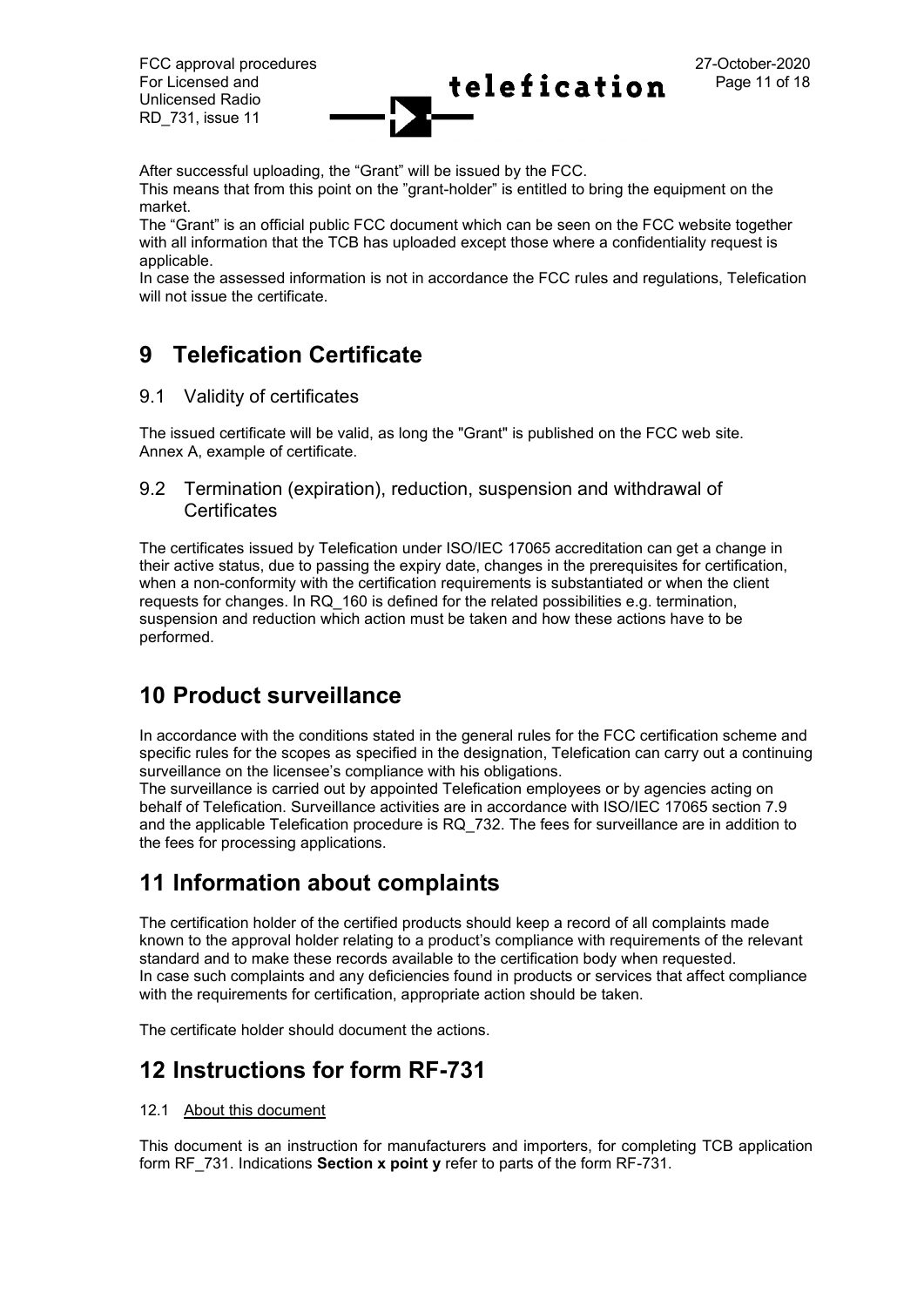### 12.2 FCC Registration Number (FRN)/Grantee Code:

Without these numbers no application can be carried out.

The data in these fields correspond to the information on the FCC's records for the assigned Applicant (Grantee) Code.

### 12.3 Equipment Product Code **(Section I point 3(b))**:

The Equipment Product Code (EPC) may not exceed 14 characters. The EPC may consist of any combination of capital letters, Arabic numerals, and the hyphen or dash (-). To expedite entry of the FCC ID into the FCC's database, it is requested that applicants select an EPC that has at least the number of characters that will adequately identify the equipment in this application. Example: family, series or system numbers or names.

### 12.4 Technical/non-technical contact: **(Section III point 6)**:

Details of a technical as well as a non-technical contact person including e-mail addresses are required.

### 12.5 Confidentiality **(Section I point 7)**:

There are 2 possibilities for confidentiality:

1**. Long-Term (or Permanent)** Confidentiality; this would apply for Schematics, Block Diagrams, Operational Description, Parts Lists, Tune-up Procedures

If this item is answered "Yes", a "Request for Confidentiality" form must be completed and signed (you can use the Telefication form RF\_501). The written request for confidentiality must include a justification consistent with the requirements in 47 CFR Section 0.459(a) & (b). The confidentiality request must (1) specifically identify the material to be held confidential (See 47 CFR Section 0.457(d)), and (2) the material to be held confidential, along with a copy of the request, must be specifically annotated as separate file in the Exhibits portion of this application.

2. **Short-Term** Confidentiality; this would apply for documents like Internal Photos

User's Manual, External Photos, Test Set-up Photos.

Short-Term Confidentiality is granted for 45 calendar day increments from the date of grant; it must be extended within the 45 calendar day period. A maximum of 3 extensions after the first 45 days is allowed (thus total time 180 days).

Exhibits are automatically released to the public at expiration date.

**Release** information to the public **immediately** when marketing begins.

A special request letter must be made/signed for Short-Term Confidentiality and it should include a **justification** for the Short-Term confidentiality.

**Only one type of confidentiality** can be applied per attachment exhibit (i.e. Long-Term Confidential **or** Short-Term Confidential )

### 12.6 Modular Equipment **(Section I point 10)**:

Modular approval is intended for devices with the same transmitter that can be built in multiple hosts without the need for Re-Certification of the transmitter.

A special form/letter has to be completed/signed with indication about meeting special requirements (§15.212). When not all requirements can be met Limited Modular approval is applicable.

Split modular devices *(transmitters consist of two basic components: the "radio front end" or radio elements and the "firmware" or hardware on which the software that controls the radio operation resides)* can currently not be certified.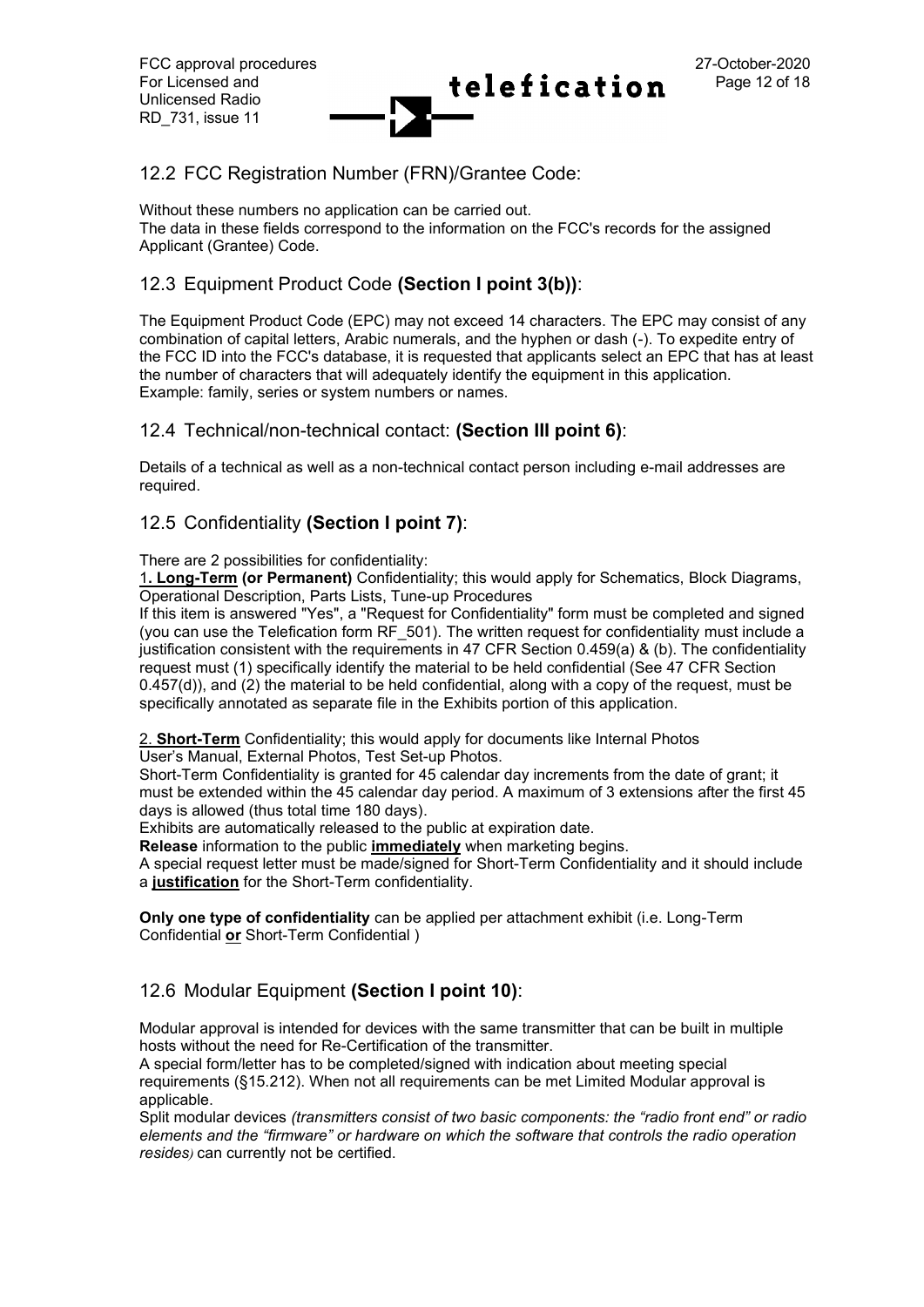### 12.7 Equipment Code (list dated 19Sep08) **(Section I point 11(a))**:

The list of Equipment Class and Rule Part combinations is available on this website: <https://apps.fcc.gov/oetcf/eas/reports/EquipmentRulesList.cfm>

### 12.8 Purpose of Application **(Section I point 12)**:

**Box 1** – Original equipment: tick only for new equipment that has not been previously authorized by the FCC.

**Box 2** – Change in identification: tick only if the FCC ID has to be changed. This can also be used when company B wants to sell same equipment as company A but with their own FCC ID (authorization from company A for that is required). If an application is pending with the FCC under the same FCC ID in Section I point 3, and the applicant wishes to file additional information, contact the Equipment Authorization Branch at the address at the bottom of this document for instructions on submitting amendments to pending applications. Alternatively, an amendment may be submitted via the Internet at the OET Electronic Filing Page under the option, Submit Amendments to a Pending Application.

**Box 3** – Class II Permissive change: tick only if the equipment listed in the application has been previously authorized by the FCC. Do not check if the FCC ID has been changed as a result of modification of the equipment.

### 12.9 Equipment Specifications **(Section II)**:

**a. Frequency Range:** Show the frequency/frequency range in MegaHertz (MHz). Example: If the frequency is 325 kiloHertz (kHz), convert it to 0.325 MHz. If a frequency range is used type the lowest and the highest channel (e.g. 2402-2480 MHz)

**b. Rated RF power output in watts:** This item applies to transmitting equipment that is subject to Type Acceptance, Notification and Certification (e.g., Part 15 spread spectrum transmitters), with output power that is required/listed in Watts.

#### **c-d. Frequency Tolerance and Emission Designator**

These items apply only to equipment that is subject to Type Acceptance, or is transmitting equipment that is subject to Notification, and operates in licensed radio services rule part.

#### **Microprocessor model number**

This item applies to digital devices that are subject to Certification under Part 15 of the Rules (personal computers and personal computer peripherals).

### 12.10 Composite Device **(Section I point 13)**:

#### Examples

1: a Part 15 transceiver that contains a transmitter and a super-regenerative receiver requires assignment of the same FCC ID and is subject to Certification under both Subparts 15B and 15C; thus two grants/certificates with the same FCC ID. Consequently two Forms 731 are required with references to each other (via Section III point 6)

2: a Wireless LAN product that operates in 2.4 GHz band (DTS) and 5.25-5.35 GHz (NII) requires two grants/certificates with the same FCC ID, and thus two Forms 731. Also **separate** DTS and NII reports are required!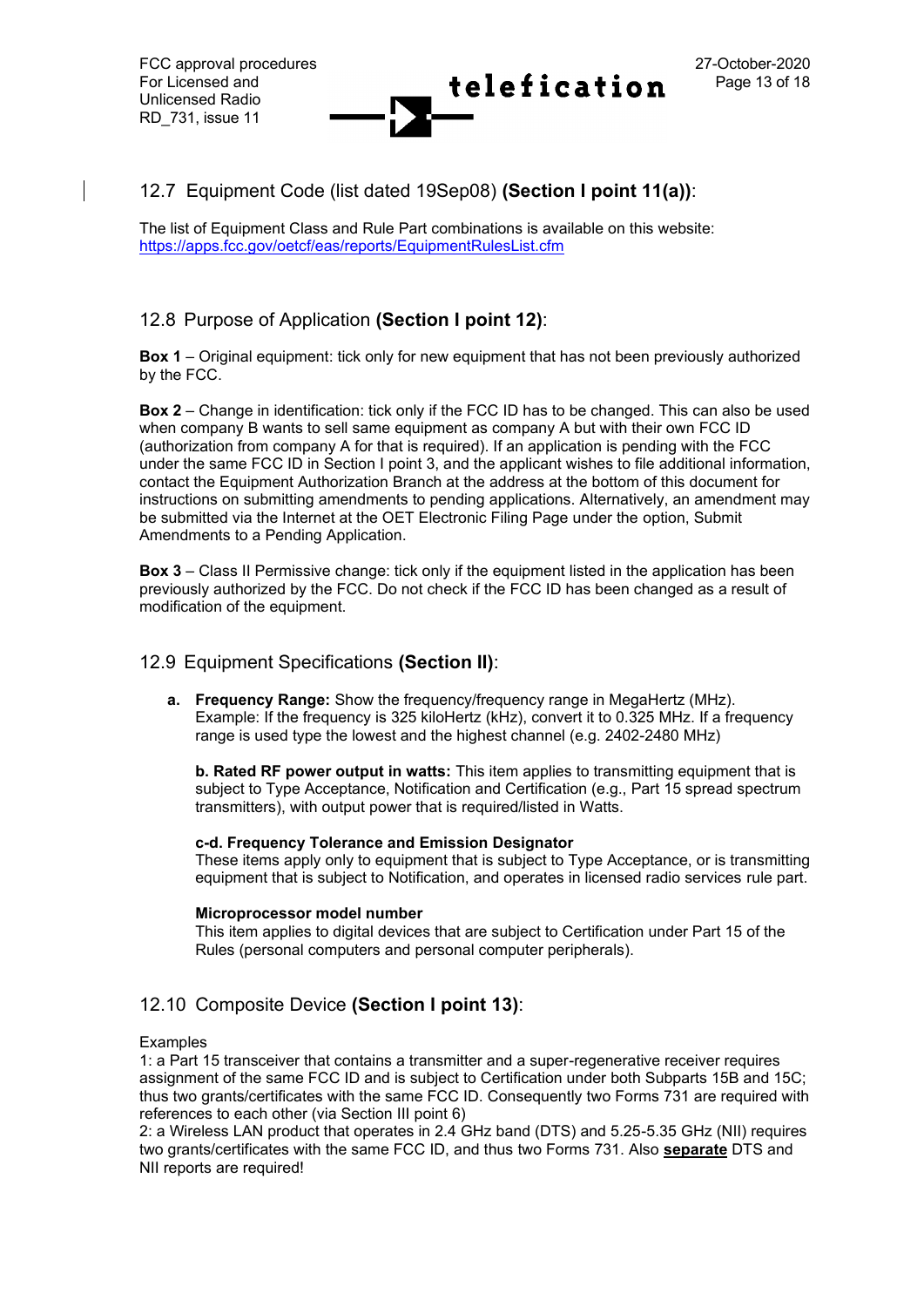Applications for composite devices must be filed at the same time. The Grant(s) of Equipment Authorization cannot be issued until all required applications and requirements for grant are met.

### 12.11 Multiple device authorization**:**

An example of a system where both devices require an equipment authorization is an auto security alarm system that:

(a) consists of a transmitter and super-regenerative or super-heterodyne receiver;

(b) requires a different FCC ID to be assigned for each component of the system; and

(c) requires two Form 731 filings (one for the transmitter and one for the receiver), accompanied by all required documentation (including a fee for the transmitter and a fee for the receiver).

Application(s) for the component(s) must be filed at the same time if the related receiver or transmitter that operates or is marketed as part of a system, has not been authorized by the FCC. The FCC will not issue Grant(s) of Equipment Authorization until all required applications are filed, appropriate fees paid, and all requirements for grant are met.

### 12.12 Additional type of equipment authorization required:

If you are uncertain as to the type of equipment authorization that you should request, contact Telefication at the address listed at the bottom of this document for assistance.

### 12.13 Test Firm:

Enter the full or partial name of the test firm (incl. contact person + e-mail address). Test firms that perform compliance testing of equipment which is subject to Certification or Notification under Part 15, or Certification under Part 18 of the rules, must file a description of their measurement facility, pursuant to 47 CFR Section 2.948.

A list of independent contract test firms that have filed a site description is available via the Internet at the OET Electronic Filing Page under the option Test Firm Report. Under this section the FCC designation number regarding test firm accreditation and scope need to be filled out.

### 12.14 Section 5301 (Anti-Drug Abuse) Certification (ADAC):

In order to be eligible for a Grant, all applicants must respond to the Applicant/Agent Certification. Failure to respond will result in this application not being accepted for filing.

### 12.15 Application/Agent Certification:

The application must be dated, and bear the original signature of either an officer of the applicant, a designated employee of the applicant located at the applicant's address, or an authorized agent. A signature includes any symbol executed or adopted by the applicant with the intent that such symbol be a signature, including symbols formed by computer-generated electronic impulses. The agent information section must be completed if an agent signs the application on behalf of the applicant.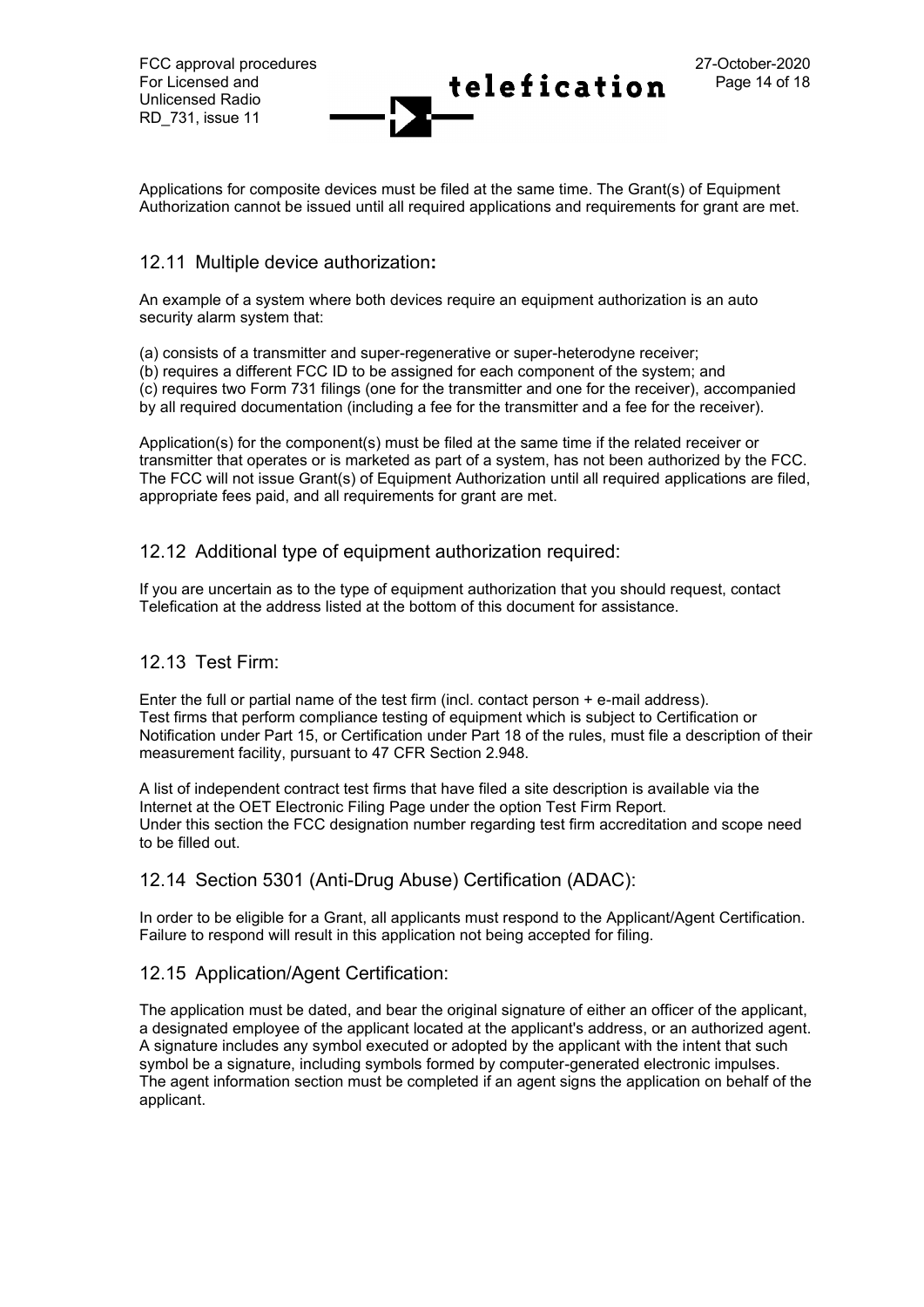

12.16 Market Surveillance:

In accordance with ISO/IEC 17065, a TCB is required to conduct appropriate post-market surveillance activities. These activities shall be based on type testing a few samples of the total number of product types that the certification body has certified. The applicant must comply with TCB request for samples. The applicable Telefication procedure is RQ\_732.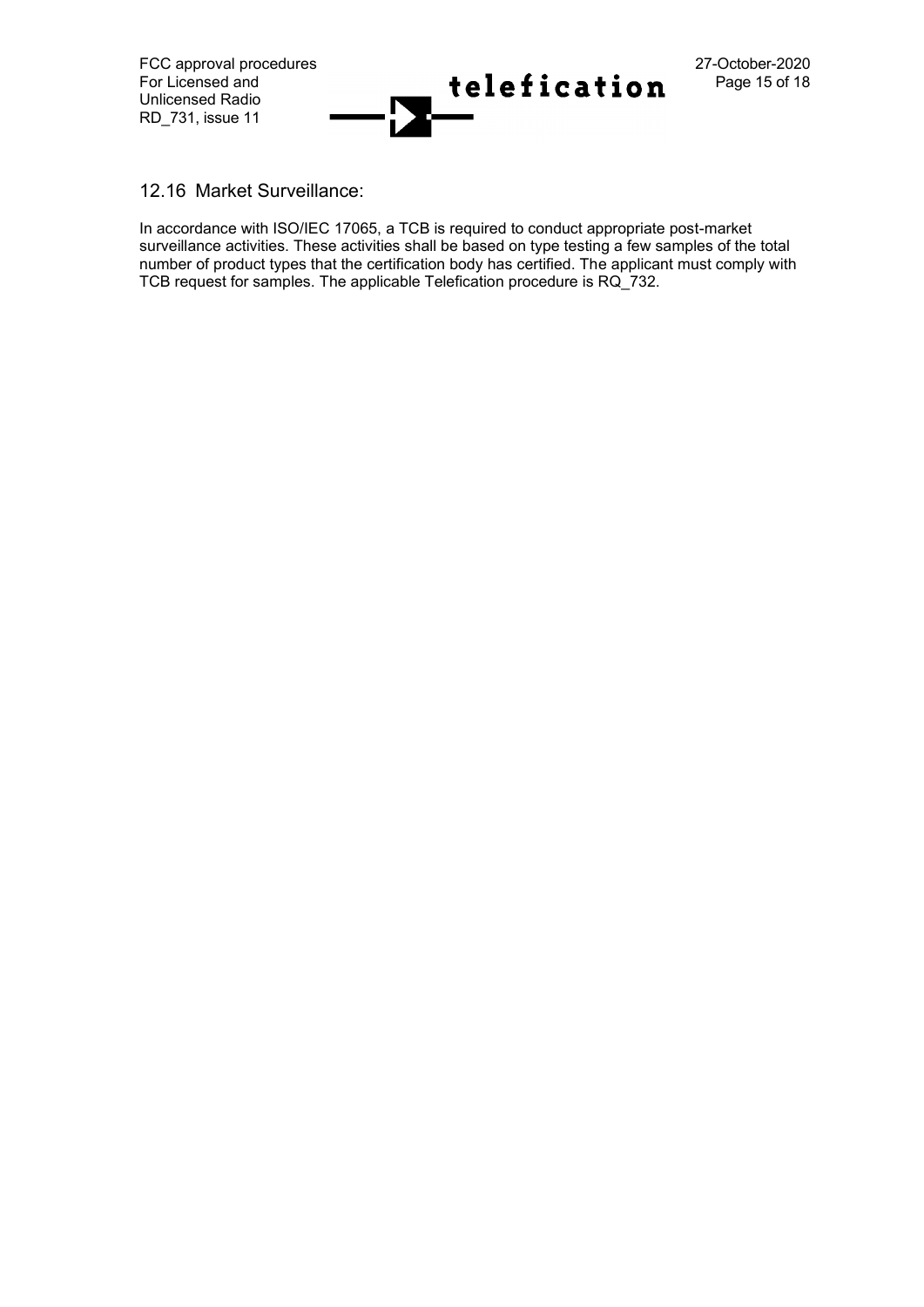



| Certificate N°: |                              |  |
|-----------------|------------------------------|--|
| 04218/AA/00     |                              |  |
|                 | <b>Manager Certification</b> |  |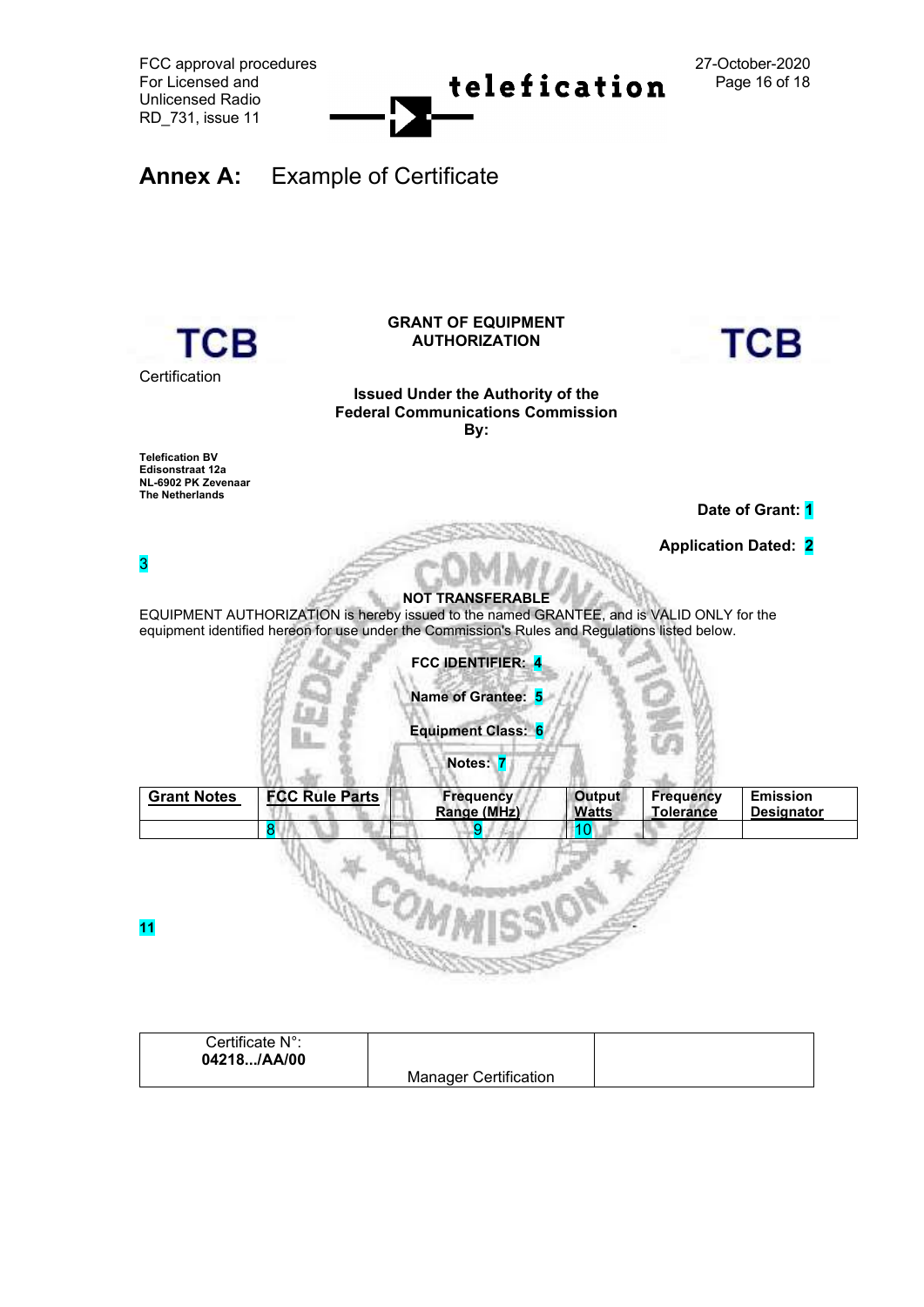FCC approval procedures 27-October-2020<br>
For Licensed and 27-October-2020 Unlicensed Radio RD\_731, issue 11



# **Annex B:** Abbreviations

**ANSI**

American National Standards Institute

**CAB**

Conformity Assessment Body

**CFR**

Code of Federal Regulations

**EPC** Equipment Product Code

**FCC**

Federal Communications Commission of the United States of America

### **NARA**

National Archives and Records Administration

### **RF**

Radio Frequency

### **Telefication B.V.**

Third party certification body accredited by The Dutch Council for Accreditation (Raad voor de Accreditatie)

## **TCB**

Telecommunication Certification Body